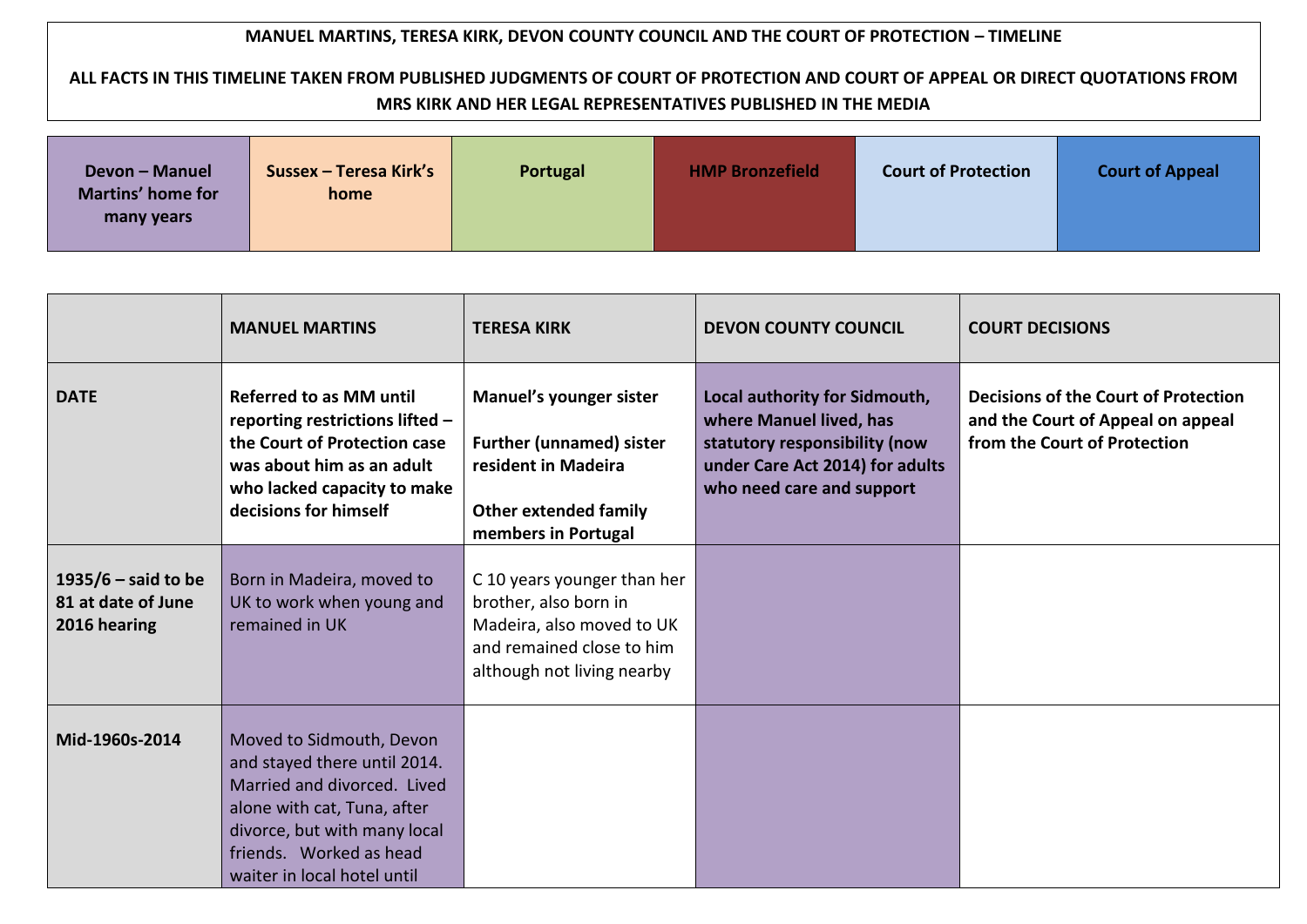|              | retirement.                                                                                                                                           |                                                                                                                                                                                                                                                                                               |  |
|--------------|-------------------------------------------------------------------------------------------------------------------------------------------------------|-----------------------------------------------------------------------------------------------------------------------------------------------------------------------------------------------------------------------------------------------------------------------------------------------|--|
| 2012         | Diagnosed with vascular<br>dementia (in his late 70s)                                                                                                 |                                                                                                                                                                                                                                                                                               |  |
| 2013         | Some care provided<br>informally by friends and<br>neighbours in Sidmouth, in<br>particular "JF"                                                      |                                                                                                                                                                                                                                                                                               |  |
| 2013         | Appointed Teresa Kirk and<br>JF's brother as attorneys for<br>property and affairs, and<br>health and welfare                                         |                                                                                                                                                                                                                                                                                               |  |
| 12 June 2014 | Discussed with carer the plan<br>for him to go on holiday to<br>Madeira to visit his other<br>sister                                                  | Discussed with Manuel plan<br>to take him on holiday to<br>Madeira to visit their other<br>sister                                                                                                                                                                                             |  |
| Summer 2014  | Taken from Sidmouth to<br>Teresa Kirk's home in Sussex<br>Sidmouth house put up for<br>sale by auction [apparently<br>on instructions of Teresa Kirk] | <b>Took Manuel to her home</b><br>in Sussex, [and it appears]<br>arranged for Sidmouth<br>house in to be cleared and<br>instructed auction house to<br>sell it $-$ <sup>1</sup> she intended to<br>buy a smaller home for<br>herself and Manuel to live<br>in where she would be his<br>carer |  |

 1 According to "Portugal Resident" English-language news site 20.10.16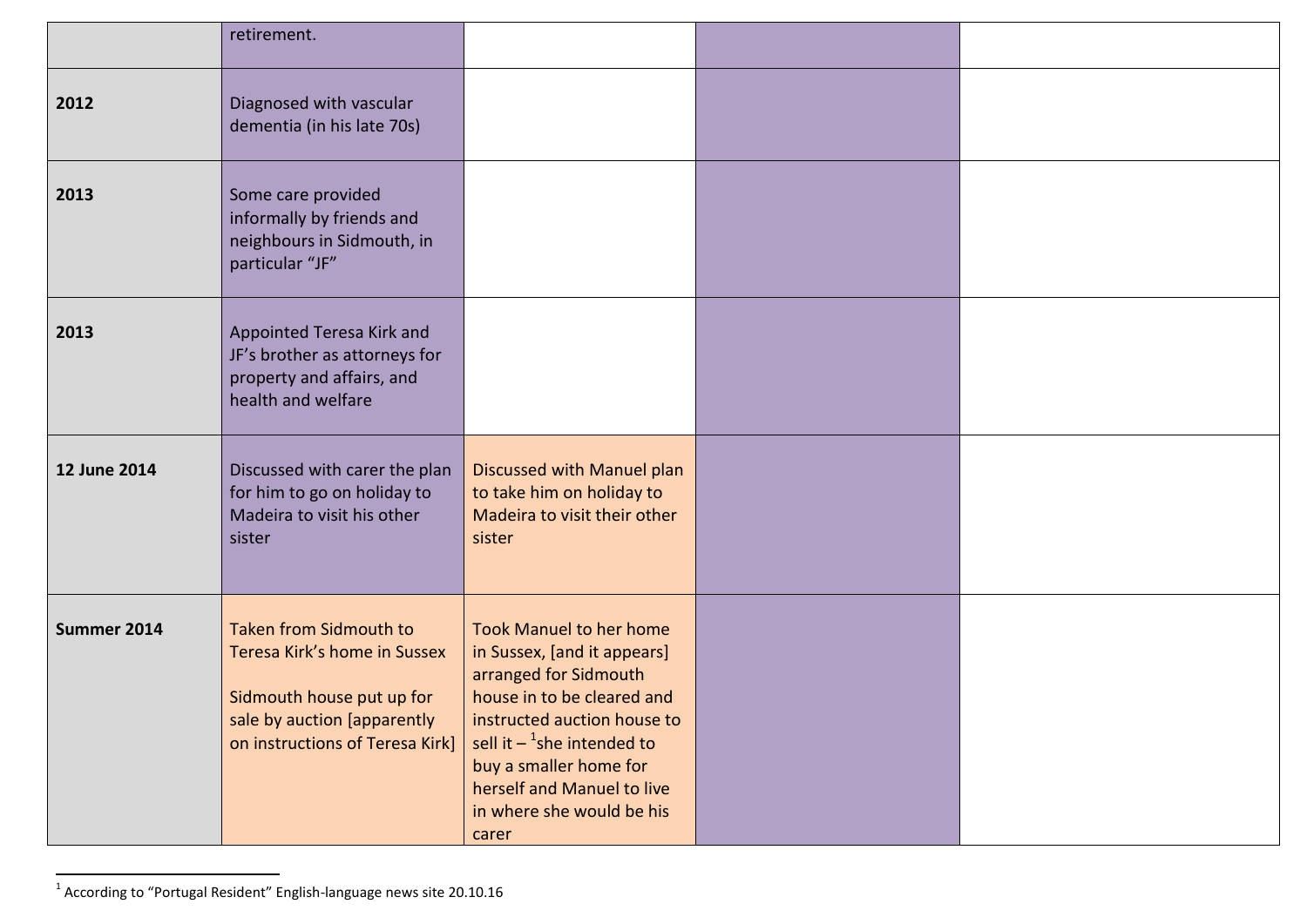| 9 September 2014               | <b>Continued to live at Teresa</b><br>Kirk's home in Sussex as his<br>house had been cleared                                                                                                                                                                                                                                                                                                                                                                                | Hearing of Devon's application<br>for injunction against auction<br>house preventing sale of<br>Manuel's Sidmouth house | Court of Protection ordered an<br>injunction against sale of Manuel's<br>Sidmouth house |
|--------------------------------|-----------------------------------------------------------------------------------------------------------------------------------------------------------------------------------------------------------------------------------------------------------------------------------------------------------------------------------------------------------------------------------------------------------------------------------------------------------------------------|-------------------------------------------------------------------------------------------------------------------------|-----------------------------------------------------------------------------------------|
| Later in 2014 or<br>early 2015 | A further capacity<br>assessment concluded that<br>he lacked capacity to manage<br>his property and affairs                                                                                                                                                                                                                                                                                                                                                                 | Devon makes application to the<br>Court of Protection to revoke<br>Teresa Kirk's appointment as<br>Manuel's attorney    |                                                                                         |
| <b>March 2015</b>              | Consultant old age<br>psychiatrist assessed mental<br>capacity, confirmed suffering<br>from moderately severe<br>dementia, lacked capacity to<br>manage property and affairs<br>or make decisions about<br>where he should live or<br>arrangements for his care or<br>contact with others, or to<br>decide whether to go on a<br>short holiday to Madeira<br>Psychiatrist reported that in<br>Manuel's best interests to go<br>on a short holiday to Madeira<br>with Teresa |                                                                                                                         |                                                                                         |
| <b>20 April 2015</b>           | Independent social worker<br>reported to Court that not in<br>Manuel's best interests to<br>carry on living with Teresa<br>but that in his best interests<br>to return to live in Sidmouth,                                                                                                                                                                                                                                                                                 |                                                                                                                         |                                                                                         |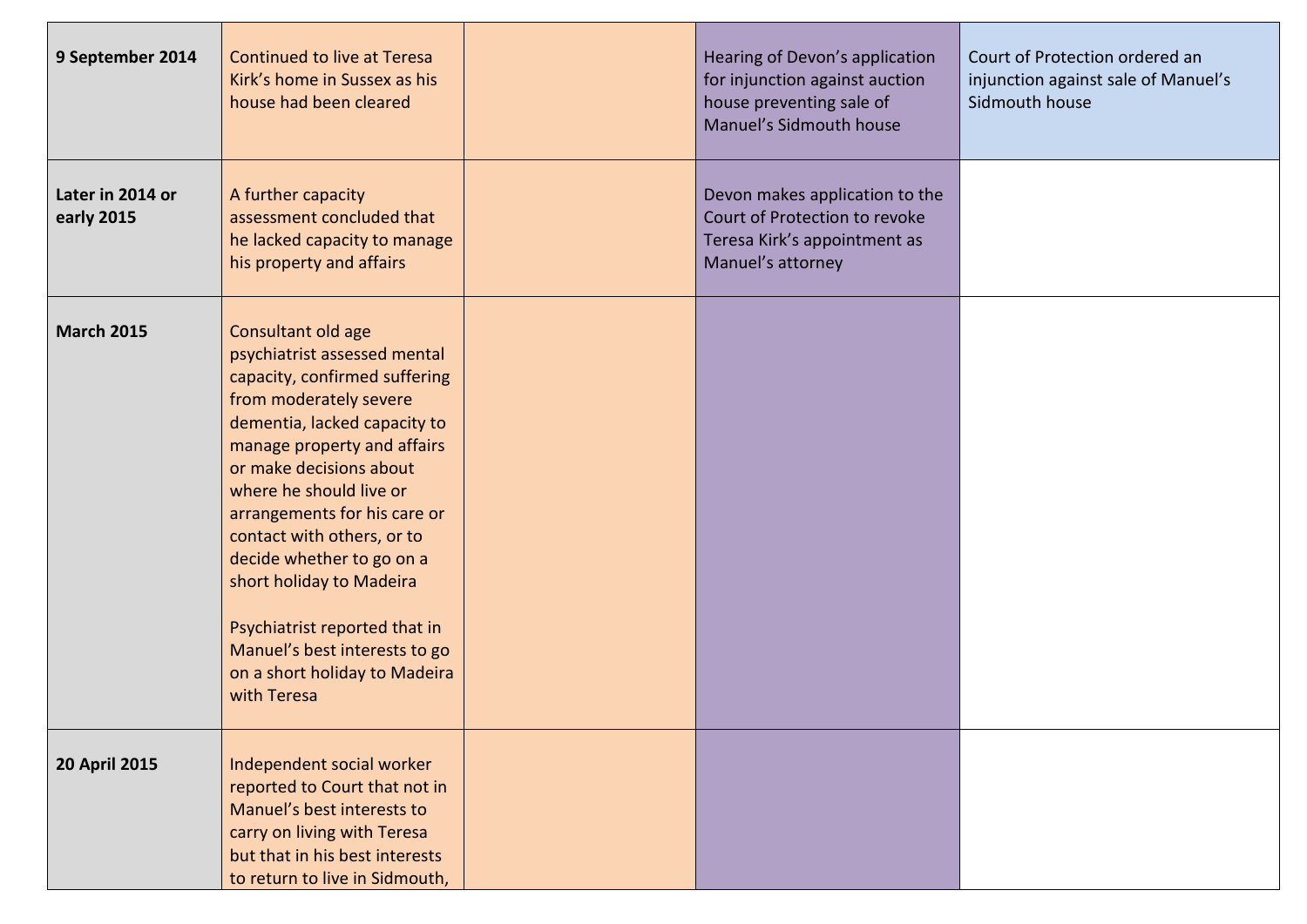|                                   | where he had lived for 50<br>years and had a large circle of<br>friends |                                                                                                                                                                                                                                  |                                                                                                                                                                      |
|-----------------------------------|-------------------------------------------------------------------------|----------------------------------------------------------------------------------------------------------------------------------------------------------------------------------------------------------------------------------|----------------------------------------------------------------------------------------------------------------------------------------------------------------------|
| Between 23 and 30<br><b>April</b> | Taken to Portugal by Teresa<br><b>Kirk</b>                              | Told solicitor she was<br>unhappy with<br>recommendations made by<br>independent social worker<br>Made travel arrangements<br>and took Manuel abroad<br>without telling anyone<br>involved in Court of<br><b>Protection case</b> |                                                                                                                                                                      |
| 30 April 2015                     |                                                                         |                                                                                                                                                                                                                                  | Court hearing due to take place, court<br>discovered that Teresa had taken<br>Manuel away without telling anyone or<br>with permission of the court                  |
| 17 May                            |                                                                         |                                                                                                                                                                                                                                  | Reporting restrictions order made by<br>Mr Justice Baker                                                                                                             |
| 4 June 2015                       |                                                                         |                                                                                                                                                                                                                                  | High Court judge, Mrs Justice Pauffley,<br>made an order directing Teresa to<br>return Manuel to England between 25<br>and 30 June<br>Penal notice attached to order |
| 5 June-8 July 2015                |                                                                         | <b>Failed to return Manuel to</b><br>England despite court order<br>of 4 June                                                                                                                                                    |                                                                                                                                                                      |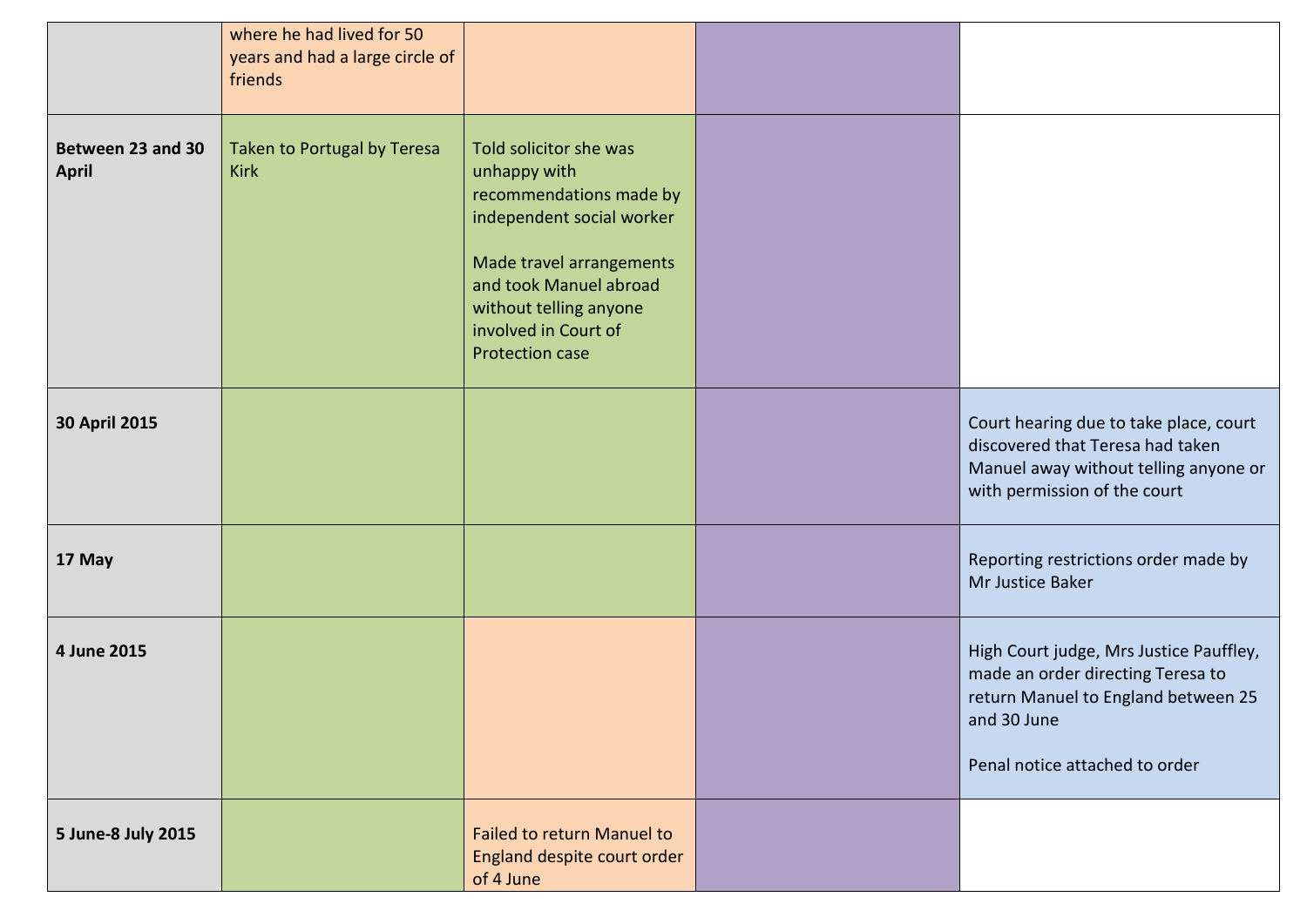| 9 July 2015                                          |                                                                                          |                                                                           | Application for committal of<br>Teresa Kirk for breach of order<br>made on 4 June                        | Hearing before High Court judge, Mr<br>Justice Newton, ordered Devon to file<br>evidence in support of application for<br>committal for contempt of court                                                                       |
|------------------------------------------------------|------------------------------------------------------------------------------------------|---------------------------------------------------------------------------|----------------------------------------------------------------------------------------------------------|---------------------------------------------------------------------------------------------------------------------------------------------------------------------------------------------------------------------------------|
| September 2015                                       |                                                                                          | Handwritten note to judge<br>seeking variation of order<br>made on 4 June |                                                                                                          | Hearing before High Court judge, Mr<br>Justice Baker, directed further hearing<br>on 18 September                                                                                                                               |
| 18 September 2015                                    |                                                                                          | Present at court hearing                                                  |                                                                                                          | Hearing before High Court judge, Mr<br>Justice Mostyn, refuses to make any<br>changes to the 4 June order for Teresa<br>Kirk to return Manuel to England and<br>orders Devon to use its best<br>endeavours to secure his return |
| <b>Mid-September</b><br>2015 to mid-<br>January 2016 | Manuel discharged from<br>hospital in Portugal and<br>placed in care home in<br>Portugal |                                                                           |                                                                                                          | Care home in Portugal refused to<br>comply with any orders unless<br>authorised by Teresa Kirk or Portuguese<br>legal authorities                                                                                               |
| <b>18 January 2016</b>                               |                                                                                          |                                                                           | Further application to court                                                                             | Hearing before Mr Justice Baker: judge<br>directs further assessment to establish<br>whether in Manuel's best interests to<br>be returned to England or remain in<br>Portugal                                                   |
| 20-21 April 2016                                     |                                                                                          |                                                                           | Practice manager of complex<br>care team ("NS") and<br>community matron for<br>dementia ("SP") travel to |                                                                                                                                                                                                                                 |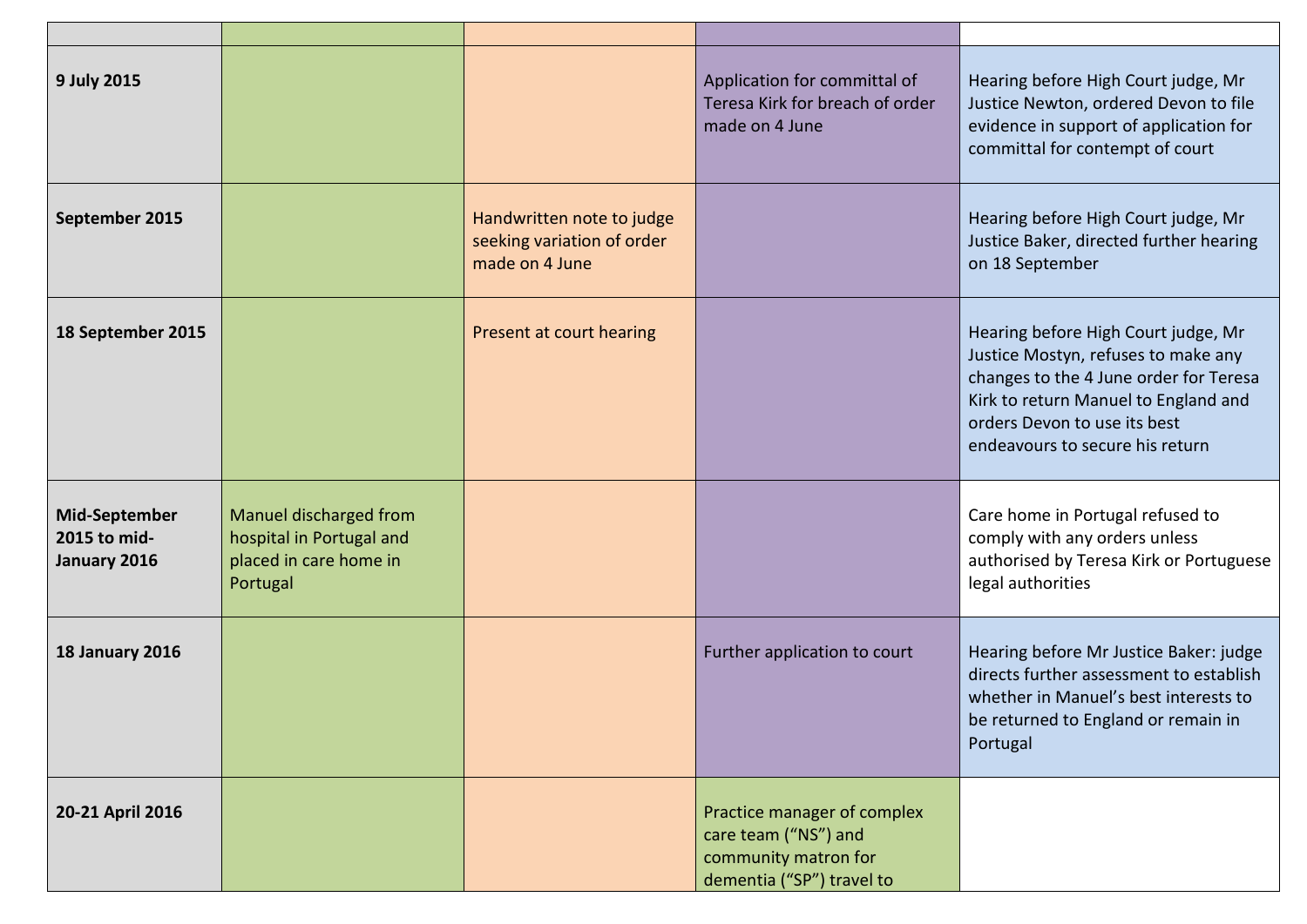|                       |                                                                   | Portugal to assess Manuel at                                       |                                                                                                                                                                                                                                                                                                                                                                                                                                                                                              |
|-----------------------|-------------------------------------------------------------------|--------------------------------------------------------------------|----------------------------------------------------------------------------------------------------------------------------------------------------------------------------------------------------------------------------------------------------------------------------------------------------------------------------------------------------------------------------------------------------------------------------------------------------------------------------------------------|
|                       |                                                                   | care home there                                                    |                                                                                                                                                                                                                                                                                                                                                                                                                                                                                              |
|                       |                                                                   |                                                                    |                                                                                                                                                                                                                                                                                                                                                                                                                                                                                              |
| 10 June 2016          |                                                                   |                                                                    | Hearing: judge (Mr Justice Baker)<br>decides that it is in Manuel's best<br>interests to return to England<br><b>Judgment: Devon County Council v</b><br>Martins [2016] EWCOP 45<br>http://www.bailii.org/ew/cases/EWC<br>OP/2016/45.html                                                                                                                                                                                                                                                    |
| 20 June               |                                                                   |                                                                    | Court's order drawn up following<br>hearing on 10 June - paragraph 7<br>"No later than 4 p.m. on 27 June 2016<br>Ms Theresa Kirk shall provide to Devon<br>County Council a signed copy of the<br>written declaration of authority<br>appended to this order and having<br>signed the said document shall not<br>thereafter take any steps or measures<br>to withdraw or countermand such<br>authority whether by herself or by<br>instructing or encouraging any other<br>person to do so." |
| 27 June               | Teresa Kirk failed to comply<br>with deadline in 20 June<br>order |                                                                    |                                                                                                                                                                                                                                                                                                                                                                                                                                                                                              |
| <b>18 August 2016</b> | Teresa Kirk represented at<br>hearing in open court by            | Hearing of Devon's application<br>for committal of Teresa Kirk for | High Court judge (Mr Justice Newton)<br>found Teresa guilty of contempt for                                                                                                                                                                                                                                                                                                                                                                                                                  |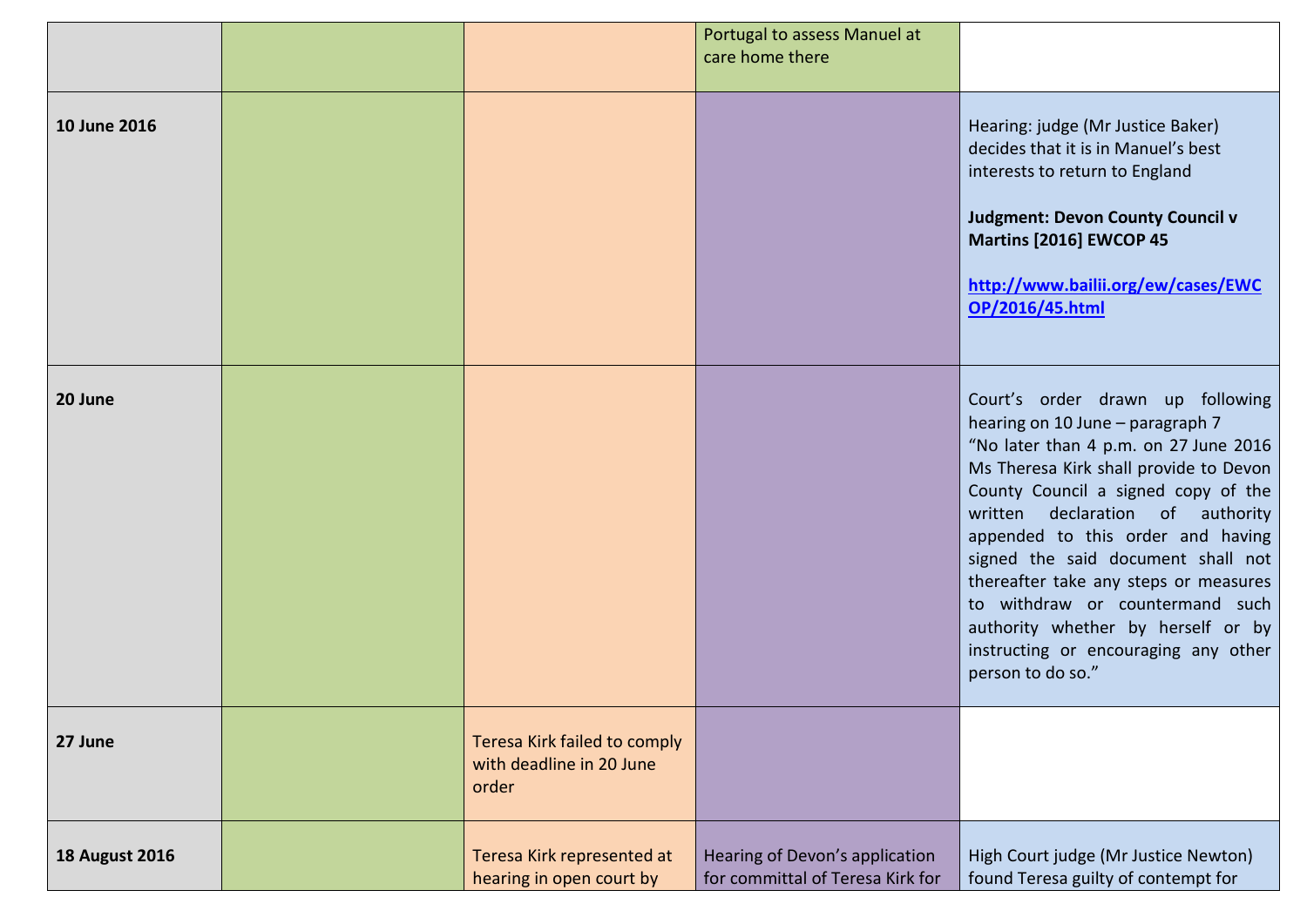|                       | solicitors and a barrister,<br>refused to sign the<br>declaration of authority,<br>found guilty of contempt of<br>court for failing to sign the<br>authorisation and<br>sentenced to six months in<br>prison | contempt of court for failure to<br>comply with paragraph 7 of the<br>20 June order | failing to sign the authorisation and<br>sentences her to six months in prison<br>for contempt, order suspended for<br>seven days to give Teresa a final chance<br>to sign the authorisation<br>Judge acknowledged Teresa Kirk has<br>"deeply held, sincere beliefs as to the<br>best interests of Manuel and is<br>genuinely concerned about his welfare"<br>Re M [2016] EWCOP 42<br>http://www.bailii.org/ew/cases/EWC<br>OP/2016/42.html |
|-----------------------|--------------------------------------------------------------------------------------------------------------------------------------------------------------------------------------------------------------|-------------------------------------------------------------------------------------|---------------------------------------------------------------------------------------------------------------------------------------------------------------------------------------------------------------------------------------------------------------------------------------------------------------------------------------------------------------------------------------------------------------------------------------------|
| <b>25 August 2016</b> |                                                                                                                                                                                                              |                                                                                     | Seven day suspension of 18 August<br>order expires, judge issues arrest<br>warrant                                                                                                                                                                                                                                                                                                                                                          |
| 26 September 2016     | <b>Arrested and imprisoned at</b><br><b>HMP Bronzefield</b>                                                                                                                                                  |                                                                                     |                                                                                                                                                                                                                                                                                                                                                                                                                                             |
| 27 October 2016       | <b>Notice of appeal against</b><br>imprisonment filed                                                                                                                                                        |                                                                                     |                                                                                                                                                                                                                                                                                                                                                                                                                                             |
| 8 November 2016       | <b>Teresa Kirk released from</b><br>prison                                                                                                                                                                   |                                                                                     | Court of Appeal hear Teresa Kirk's<br>appeal against committal to prison<br>Court of Appeal quashes committal<br>order and directs her immediate<br>release from prison -<br>Reason: committal shouldn't have<br>been heard before appeal from<br>decision that it was in Manuel's best                                                                                                                                                     |